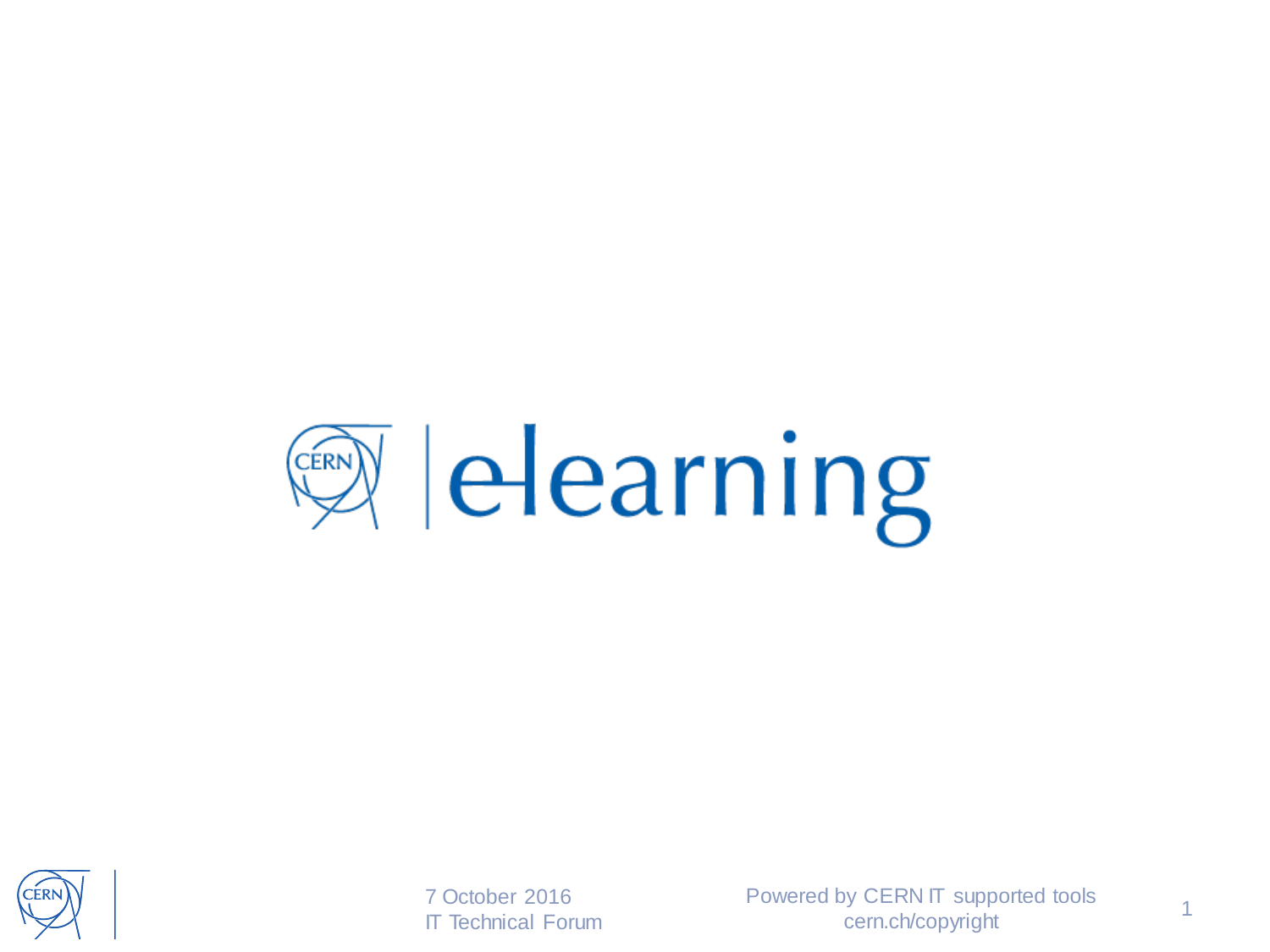#### CERN IT "rapid e-learning" project

Maria Dimou Project Leader



7 October 2016 IT Technical Forum Powered by CERN IT supported tools cern.ch/copyright 2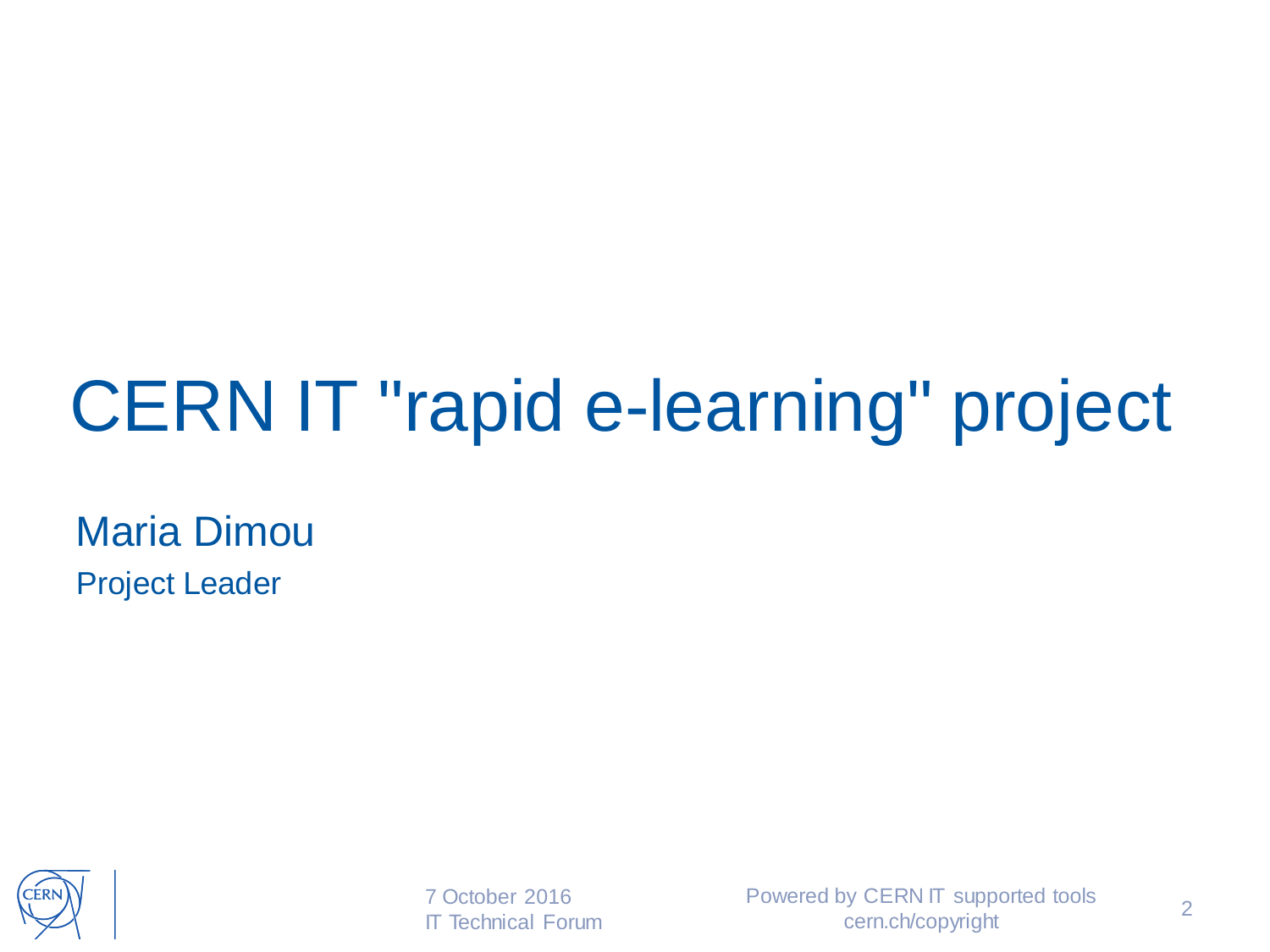## The project goal

**To promote our applications, tools & their features via very short videos (<=5').**

To do that we:

- Recommend various recording methods depending on the use case.
- Advise content owners on how to structure and prepare their tutorial & assist them with rehearsing.
- Inform the community about existing videos and the project itself.

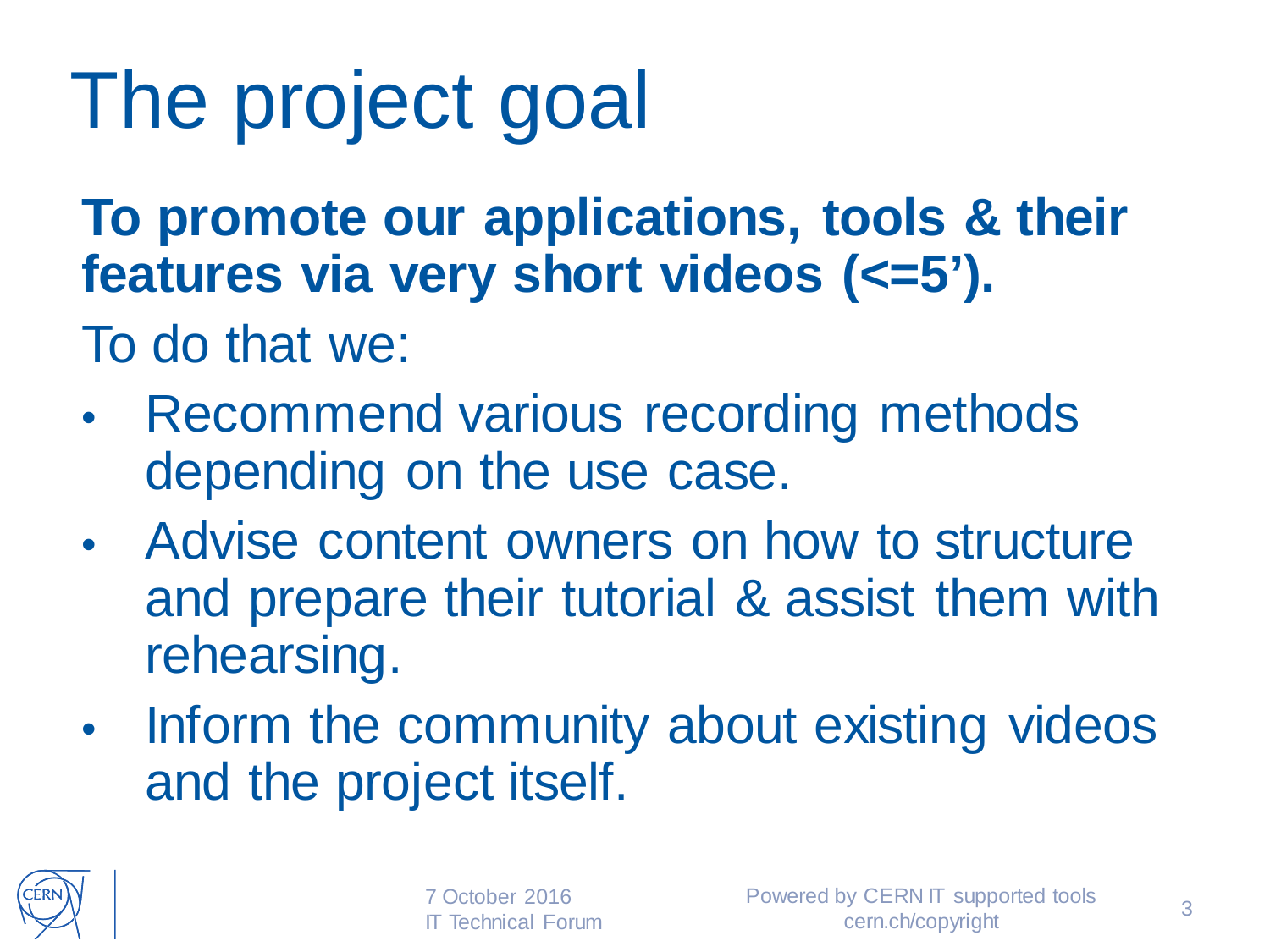## How did this project start

- An [ITLT talk on MOOCs](https://indico.cern.ch/e/ITLT-7) showed some audience interest in the field *under conditions*.
- Discussions and observation of our user community showed that we grew impatient; nobody watches anything that lasts a 2-digit number of minutes.
- Thus, the project description [document](http://it-student-projects.web.cern.ch/projects/e-learning-modules)  suggested the making of *short* online videos.
- IT management approved.
- Local higher education establishments got interested in contributing to the project.



7 October 2016 **Technical Forum**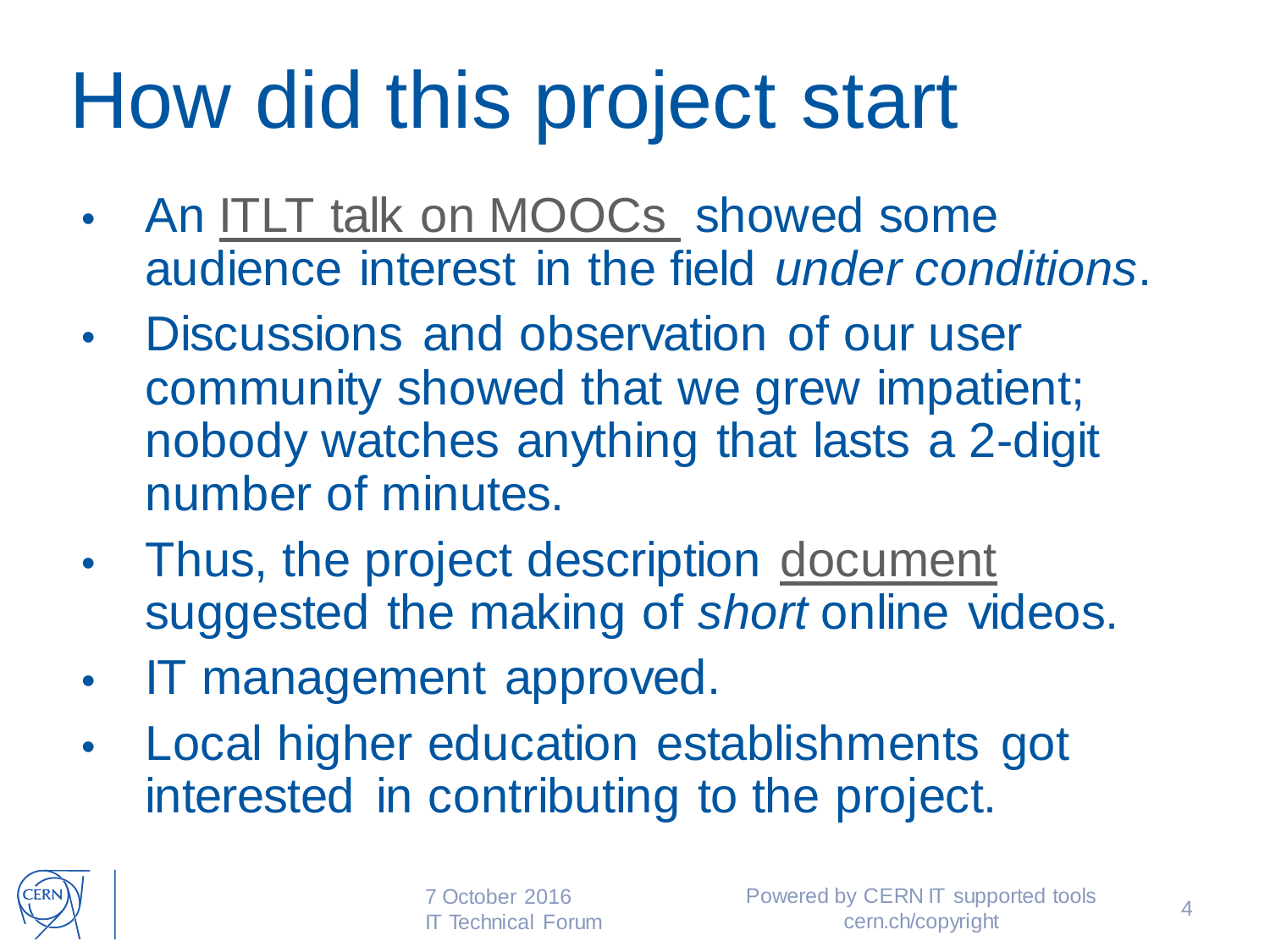#### What we did in the first 6 months

- Discussed with:
	- media experts in the lab
	- outreach team members
	- the HR L&D team
	- tutorial content owners
	- e-learning experts outside CERN.
- Evaluated products for various recording methods.
- Recorded several tutorials.
- [Documented e](http://twiki.cern.ch/ELearning)verything, including rehearsals.

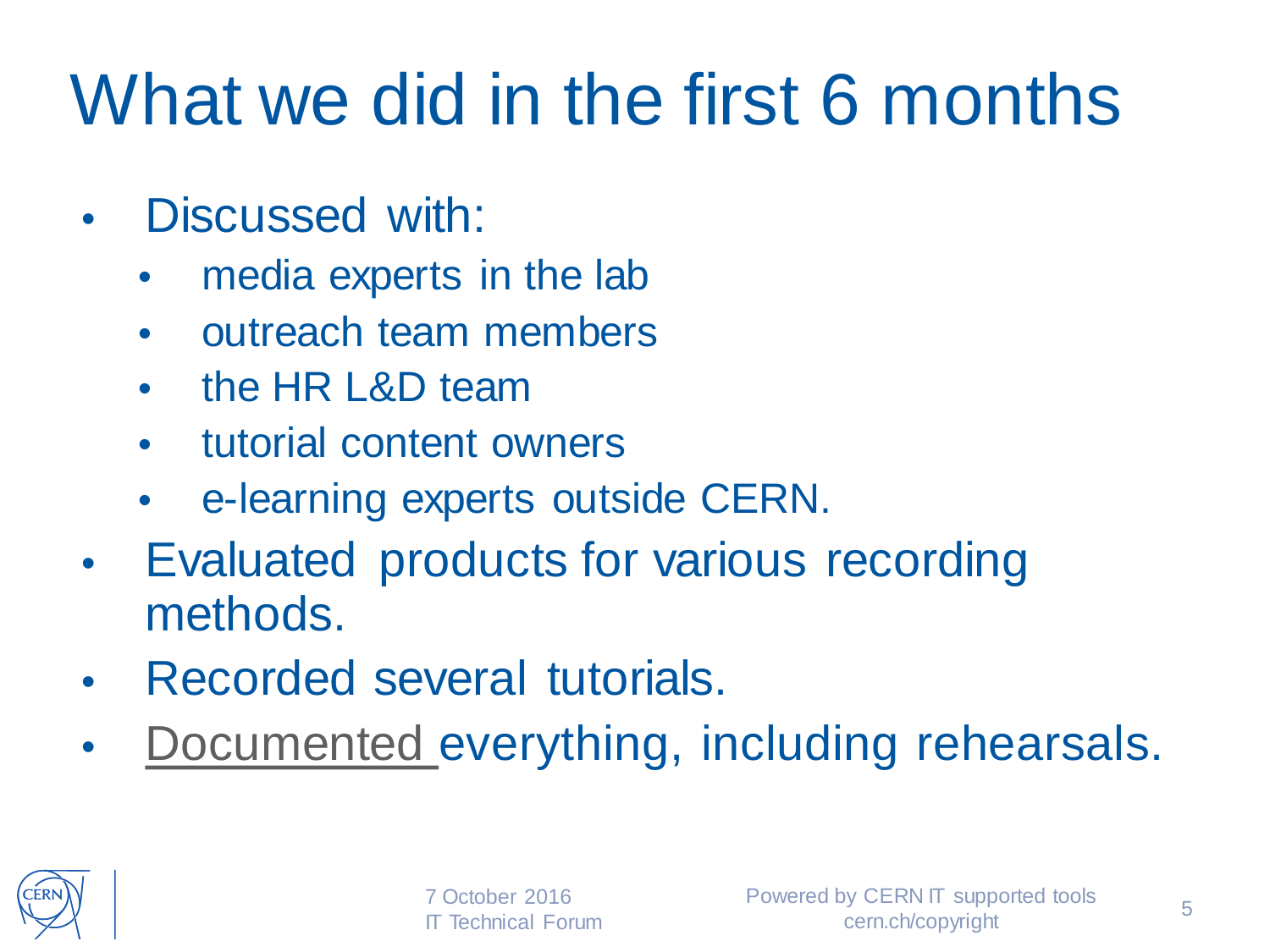#### Use Cases recorded

- Twiki usage tips' tutorials
- Three LHC at home tutorials (for Linux, Windows & Mac users)
- Three electronics' tutorials
- Tutorial preparation guidelines for speakers
- WLCG Operations' web portal demo
- Terminal recording tool *asciinema* tutorial
- Screen capture tool *ffmpeg* tutorial.

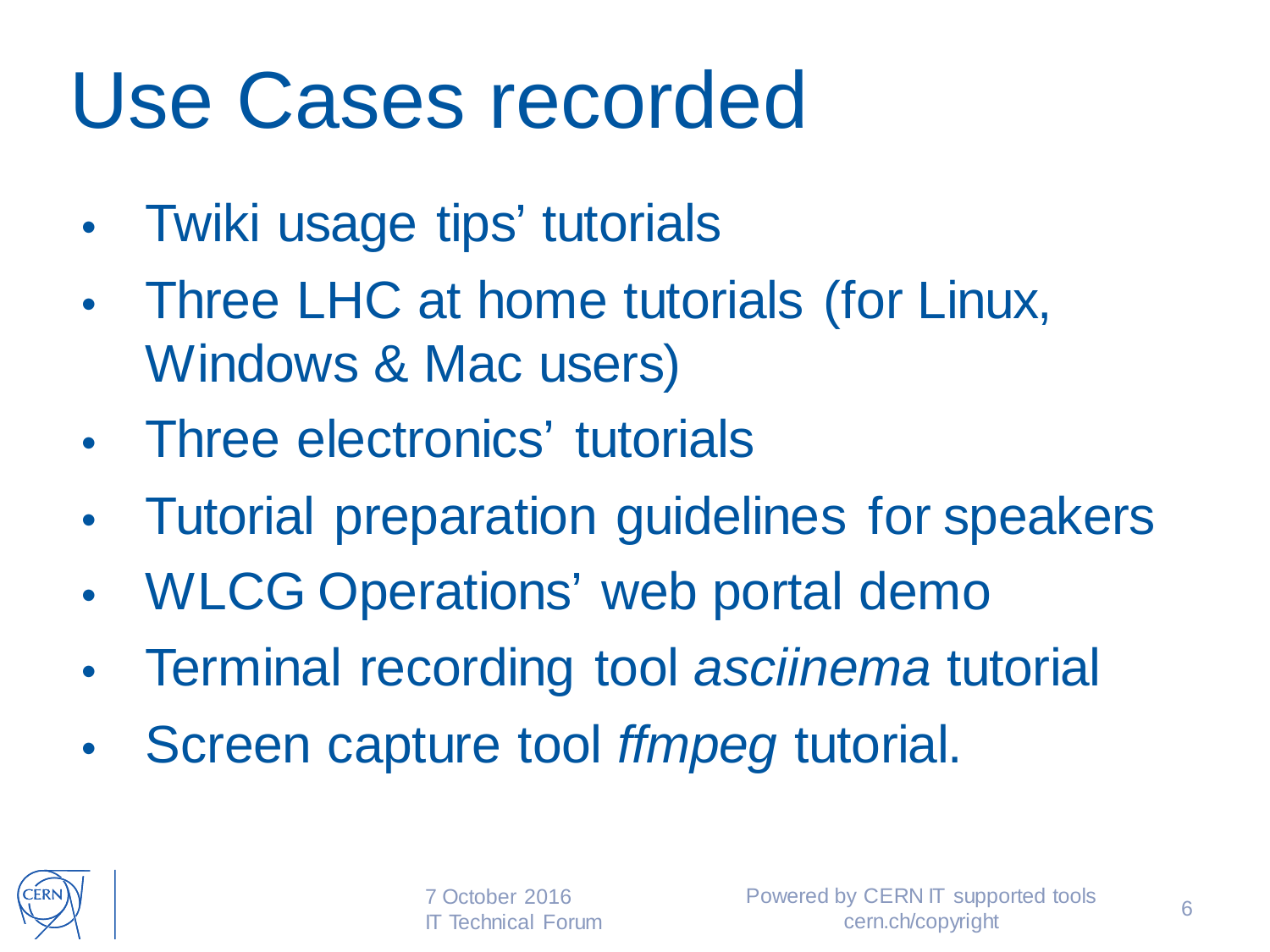### Use cases in the making

- Defined according to the [template:](https://twiki.cern.ch/ELearning#Template_to_describe_a_Use_Case)
	- **CERN** configuration Infrastructure
	- Enroll and use the Mac Self-Service
	- The Mail2Print service at CERN
	- An awareness-raising short video about softphones
	- CMS Glimos instructions for guides
- Extensively rehearsed, close to release:
	- Screen capture tool *ActivePresenter* tutorial for Windows & Mac users
	- Screen capture tool *QuickTime* tutorial for Mac users
	- ALICE outreach Master classes' online tutorials for students.

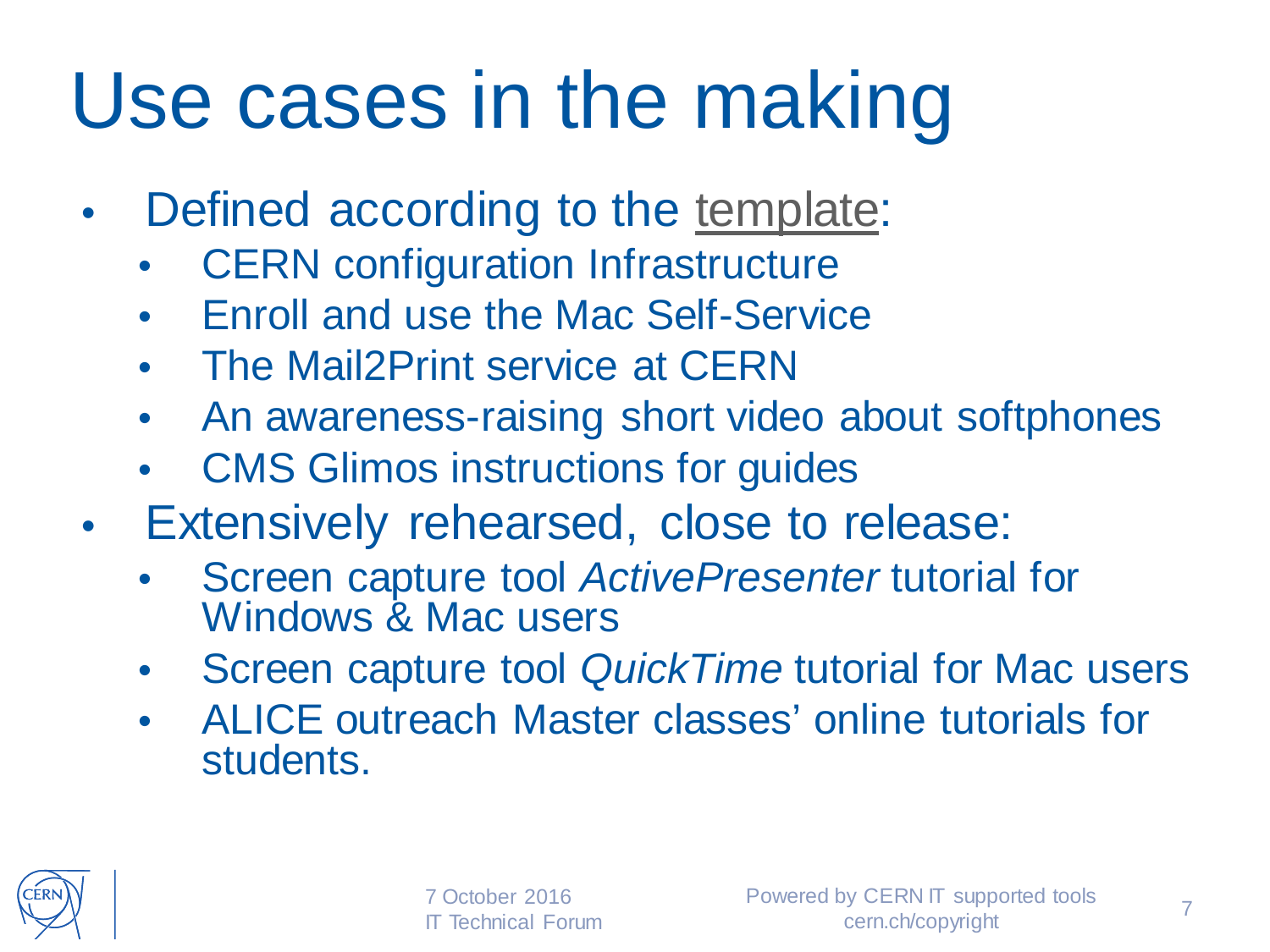## Use cases listed – pending I

- Need more detailed definition according to the template:
	- ATLAS suggestions:
		- How to submit a PanDA job and follow it in the process (monitoring, UI commands, etc)
		- Quick guide to PanDA user pages
		- How to submit and follow a user data replication request
		- How to change information system (AGIS) fields
		- How to generate a custom Dashboard plot
	- Outreach suggestion:
		- A 'grand public' short video on Volunteer Computing
- Need to wait for new software release of the product before recording:
	- A short video series on indico functionality (e.g. meeting or lecture vs conference and the relevant definition parametres).

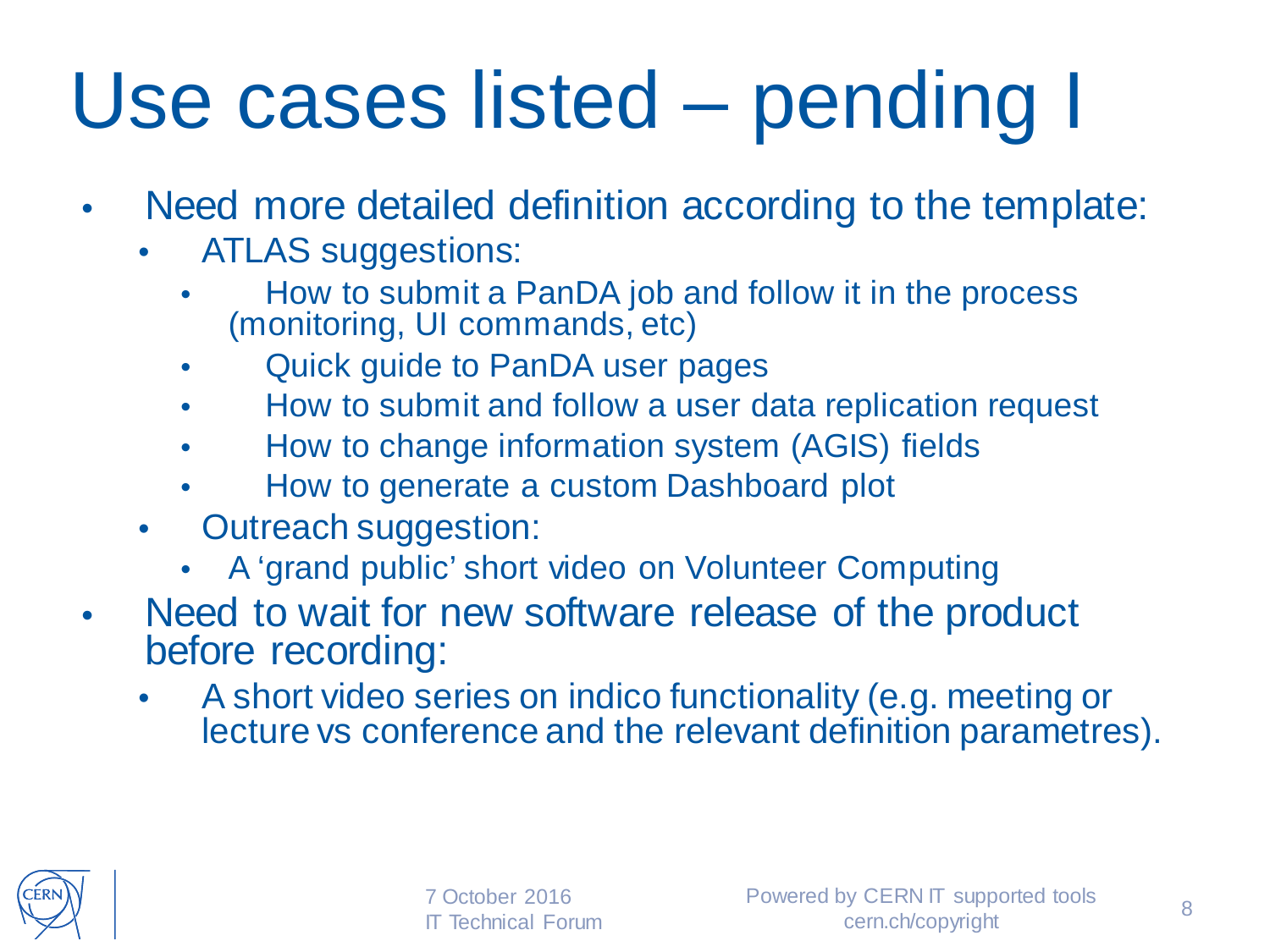## Use cases listed – pending II

- A brief presentation of the IT dept. services.
- Laptop encryption tools.
- Getting Microsoft Office for home.
- **IT Cloud services.**
- **IT Monitoring services.**
- The CERN IT cernbox functionality.
- Recipes by the IT security team.

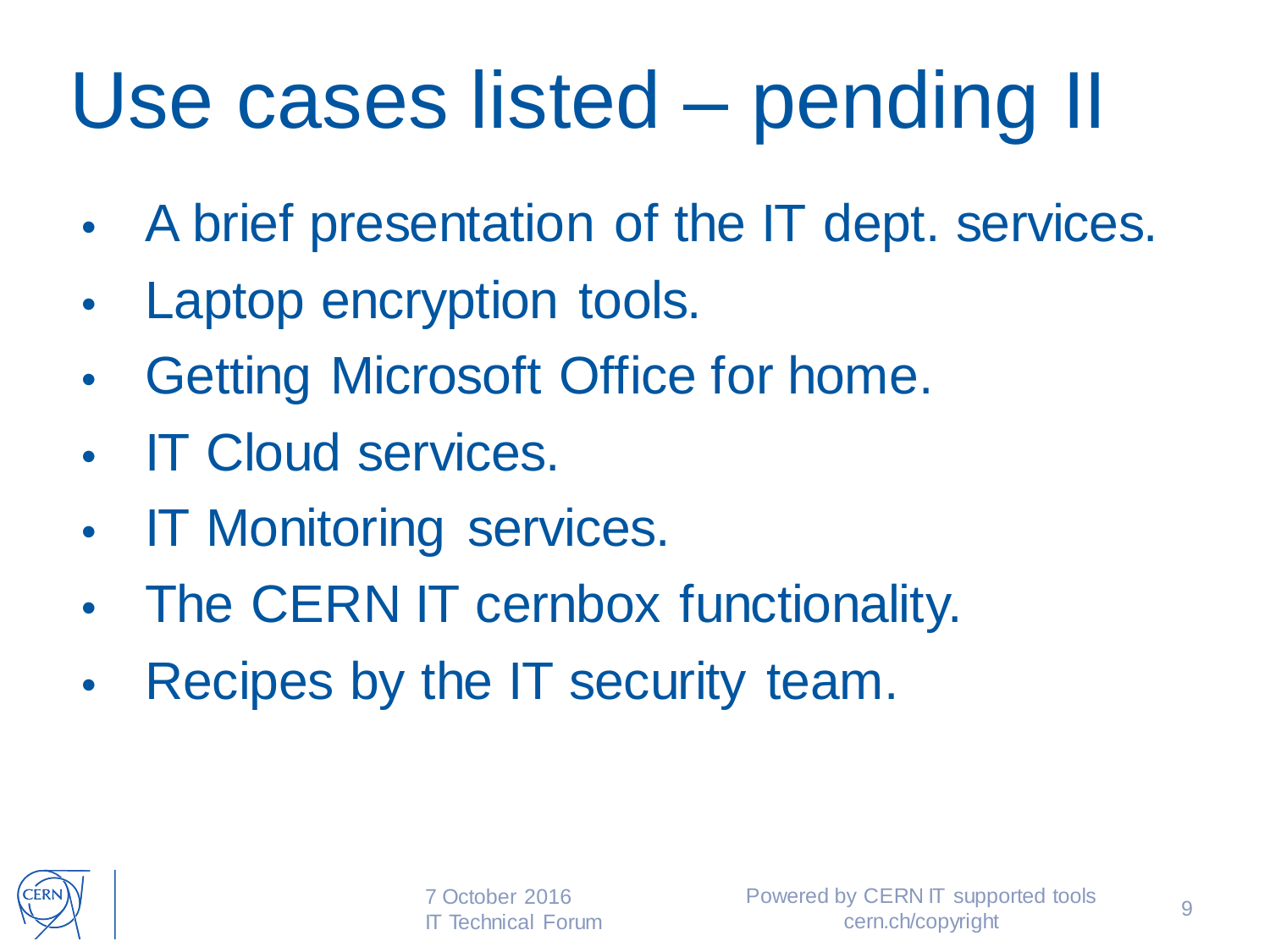## What "pending" means

The content owners are The Key People to:

- 1. [Define t](https://twiki.cern.ch/ELearning#Template_to_describe_a_Use_Case)he tutorial (Title, Duration, Public, Material, …)
- 2. Write the exact script (one can't improvise and be complete in <5')
- 3. Be willing to re-re-rehearse until the end product
- 4. Disseminate in their user community
- 5. Follow the statistics [\(example\)](https://twiki.cern.ch/Edutech/WebStatistics) to see what works (or not).

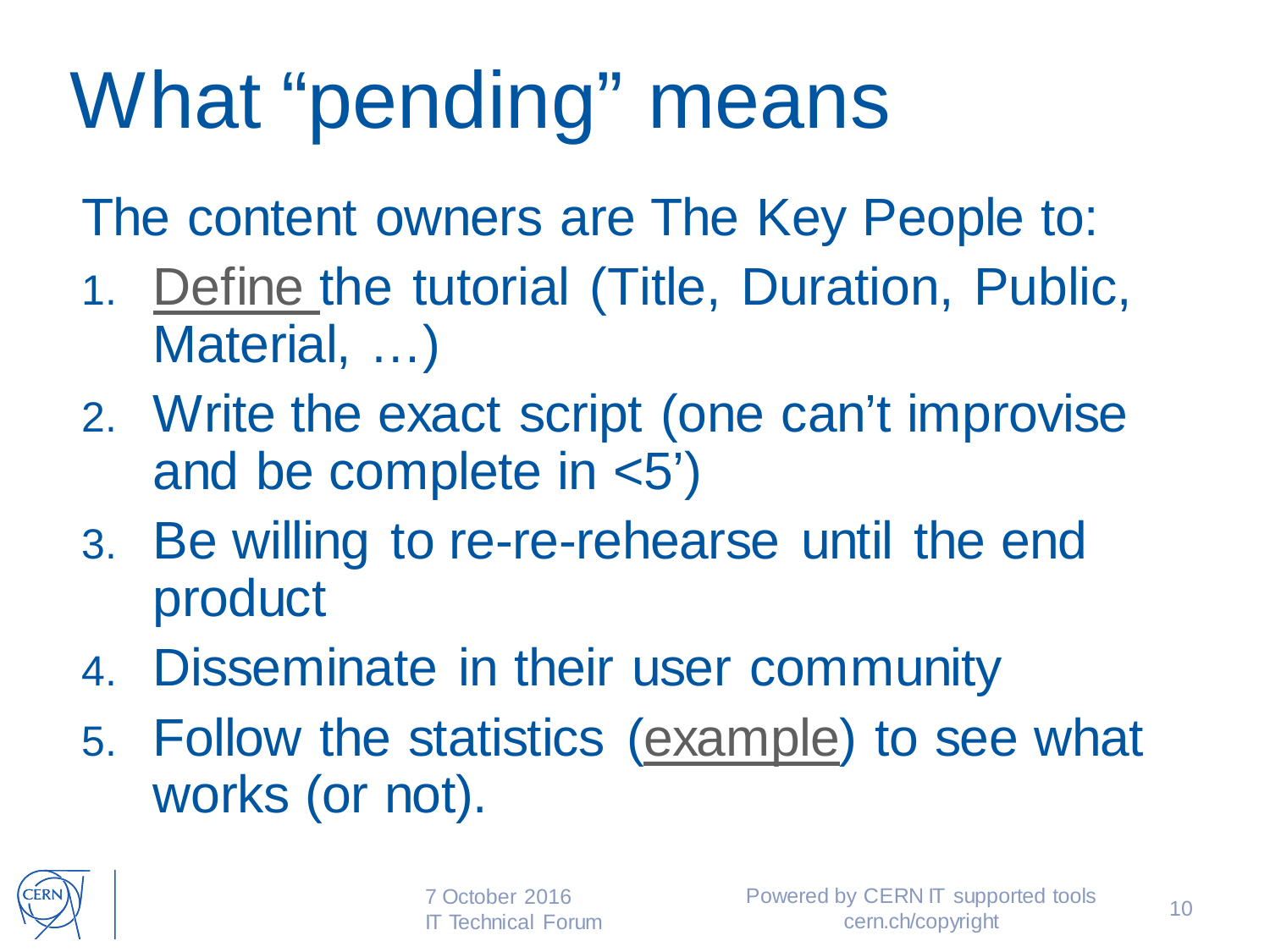#### Use cases we won't do

- Those already available on the web.
	- Check [here t](https://twiki.cern.ch/Edutech/HEPsoftwareANDcomputing)he examples of selected short videos (github, gitlab, Sphinx, Jenkins and more) collected by A.Racine (now  $MSc$ , thanks to this project  $\odot$  ) for HEP S&C.
- Those covered by other training programmes at CERN which contain e-learning components.
	- Blended learning components in the language and management courses by HR L&D
	- Online SIR courses by the safety experts.

See [use cases' list](https://twiki.cern.ch/ELearning#Use_cases) and [rehearsals'](https://indico.cern.ch/category/7442/) indico index. A [VideoLibrary](https://twiki.cern.ch/Edutech) of use cases in the making. A [dedicated collection](http://cds.cern.ch/collection/E-learning%20modules?ln=en) for released videos in CDS.



7 October 2016 IT Technical Forum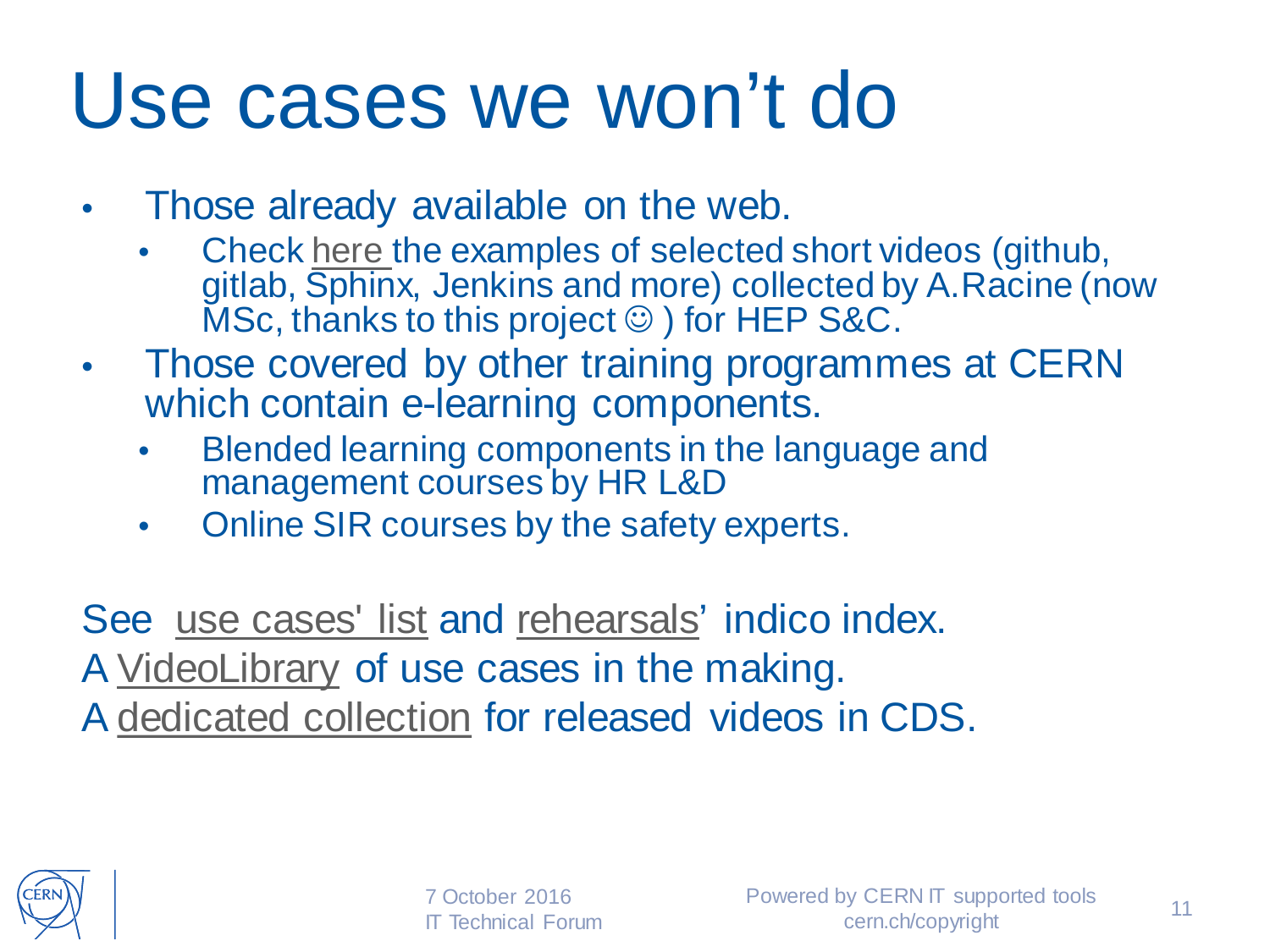### Recording methods

The short online tutorials can be recorded by:

- the CERN audiovisual services (best for talking over slides and showing the speaker) and/or
- a screen capture tool at the desk (enough for web site navigation, demonstration and/or a web-based installation) and/or
- a terminal recording tool (needed for unfolding a series of commands that the viewer will *copy/paste* to perform the same actions).

The use case determines the choice of tool.

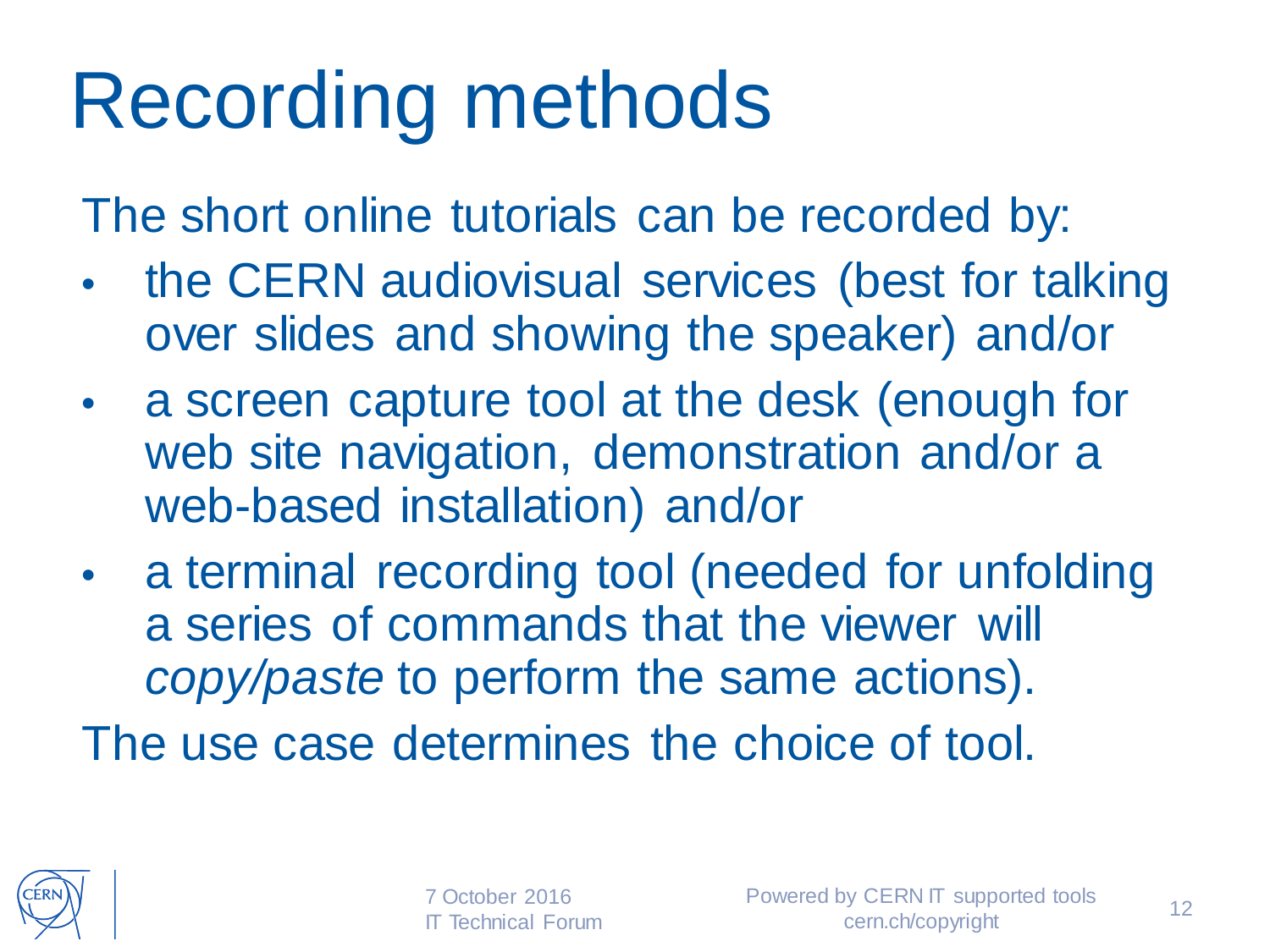## Products for self-made videos

Found on the web or coming with the OSs used at CERN:

- A [number of screen capture tools f](https://twiki.cern.ch/twiki/pub/ELearning/WebHome/screen_capture_tools.pdf)or recording navigation through web pages or installation procedures.
- A [teleprompter f](http://mirrorscript.com/)or tutorial speakers to go through their written script with no stress.
- A [terminal](https://twiki.cern.ch/Edutech/AsciinemaInstructions) recording tool, ideal for typing the commands and show their output.

Documentation linked from our [e-learning twiki](https://twiki.cern.ch/ELearning#Utilities)

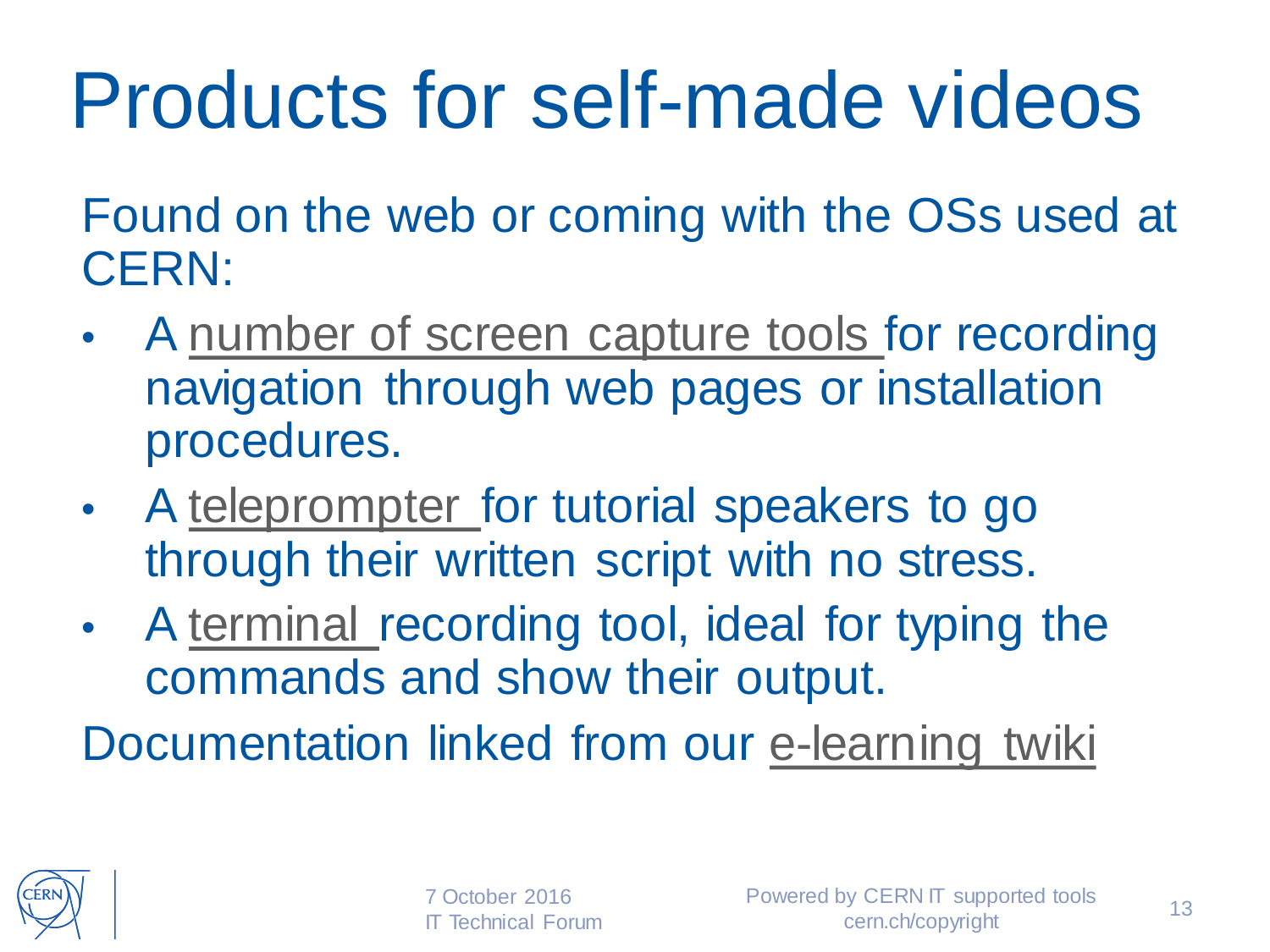# Main Video Publishing Policy

Decision from the 1<sup>st</sup> meeting of the interest group [\(Minutes\)](https://indico.cern.ch/event/558706/):

- End-products should be registered in our [dedicated CDS category.](http://cds.cern.ch/collection/E-learning%20modules?ln=en)
- Recording can be done by the CERN audiovisual services **or** by the content owner at the desk.
- So far, the end product of **terminal recording**  for use cases like installation &/or configuration sequences can't be put in CDS if copy/paste is needed.

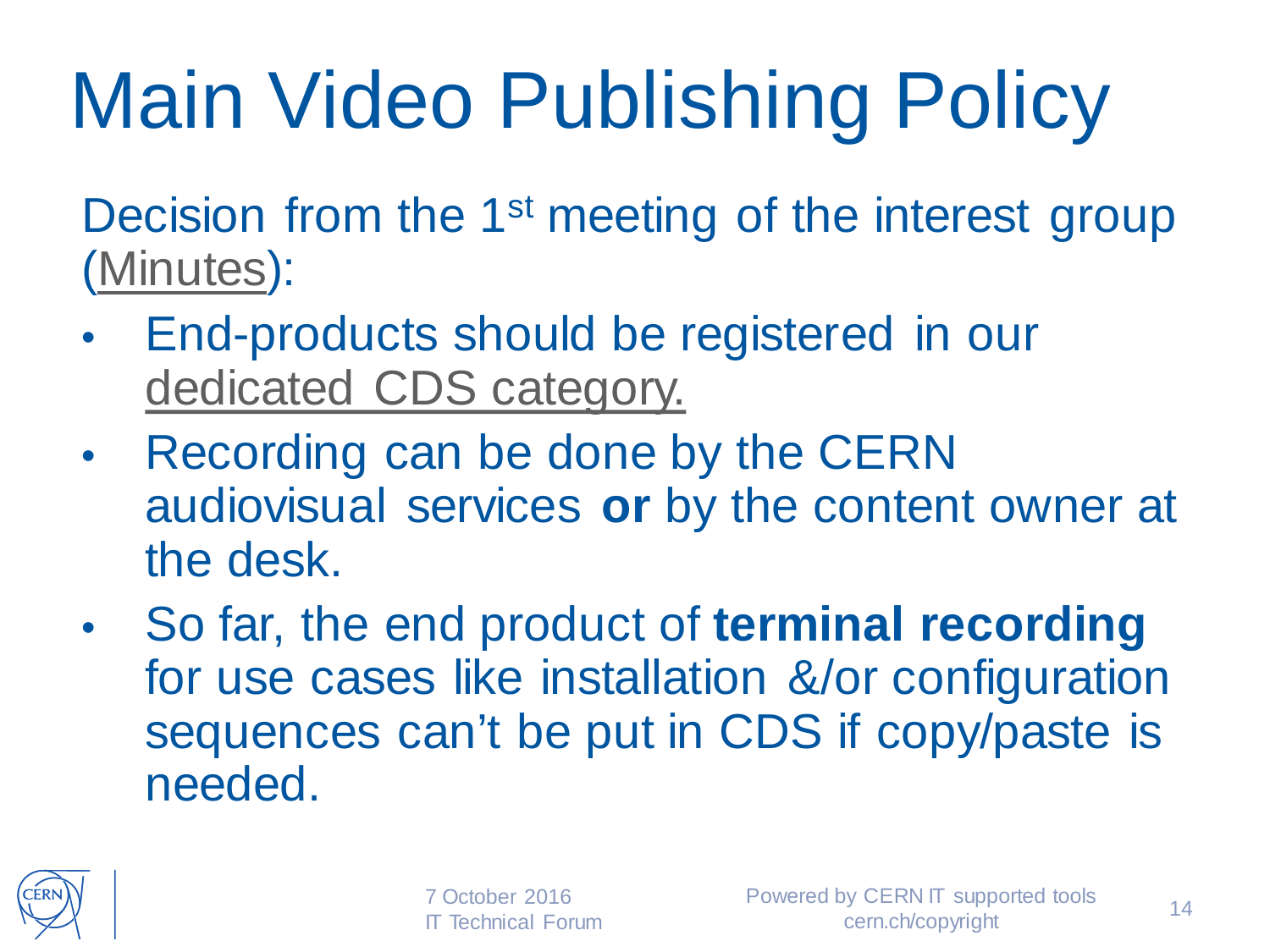## Publicity on Tutorials' existence

- Link them from the service documentation.
	- Thus, change of text and video will be in sync.
- Link them from SNOW Knowledge Base articles
	- check for most needed additions relevant to most frequent incidents.
- Announce:
	- In the *e-learning-interest-group* e-group.
	- To the content owner's community.
	- At the ITMM, in the Training section of the report and all liaison channels with other departments.
- What else?

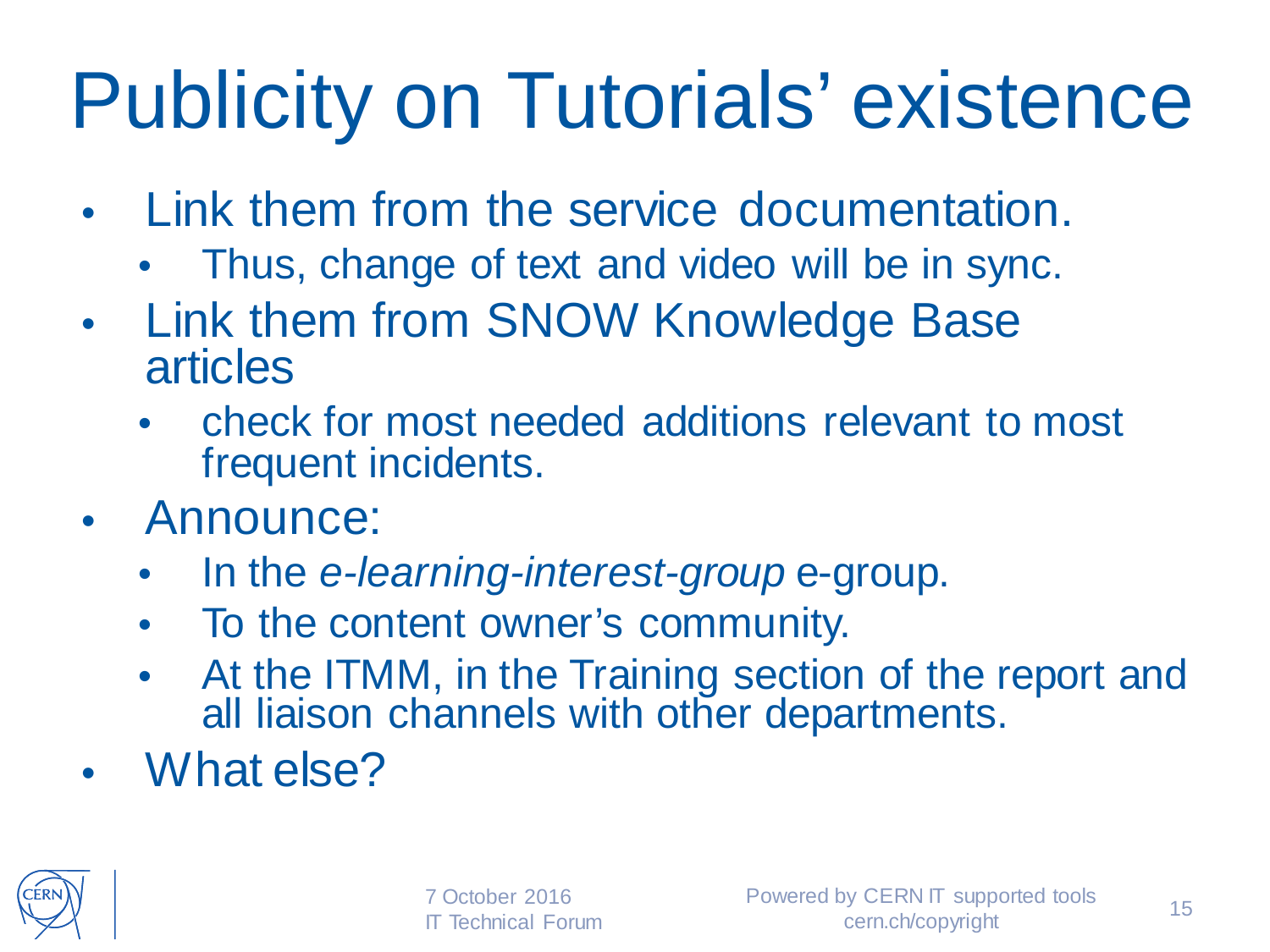#### Lessons learnt – for speakers

- Quality recording is very time-consuming. Check what already exists before starting.
- Write down everything. One can't improvise 'on air'.
- Annotate your text/speech and say where you stand in the tutorial outline.
- Check your physical environment before recording (external noise, intruding commercial brands, the teleprompter position…)

Detailed recommendations' [text,](https://twiki.cern.ch/ELearning#Points_for_speakers_preparation) [slides,](https://indico.cern.ch/event/558702/attachments/1316564/1972363/short-online-tutorials-points-4-speakers.pdf) [tutorial](https://cds.cern.ch/record/2202153).

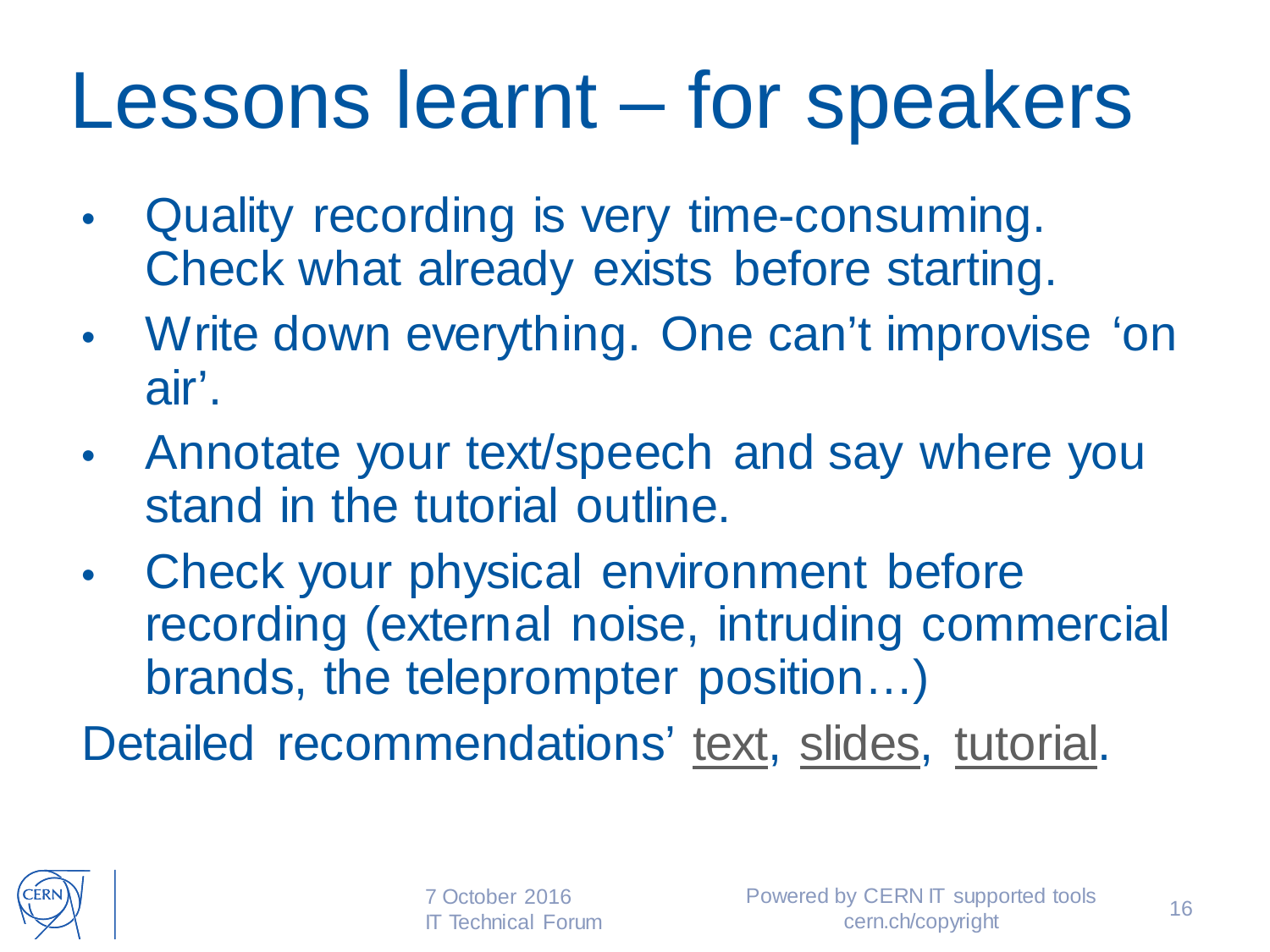### Lessons learnt – for the project

- Everyone is busy  $\rightarrow$ 
	- Everything takes a long time to complete
	- The updating of video material is not yet clear.
	- Some people are skeptical (would a short video 'glorify' my service?)
- On the other hand,
	- we say: **Show me** what you mean!
	- CERN-made educational material recordings available to the world already exist, e.g. our Academic Training. Shorter videos will be viewed more easily until the end.



7 October 2016 **Technical Forum**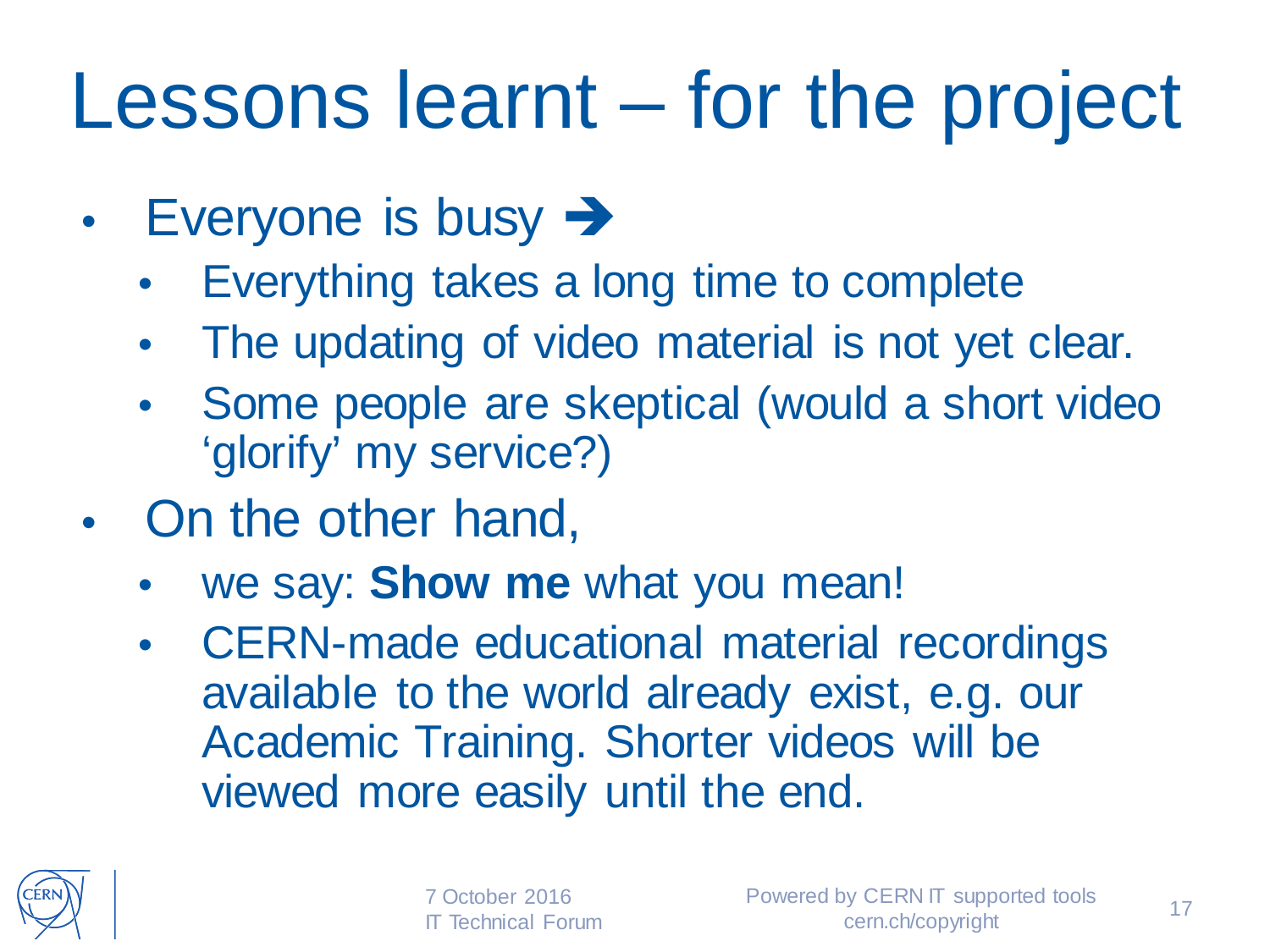# Why continue with this project

- Younger people learn "online" (See [article\)](http://www.telegraph.co.uk/education/further-education/11898224/Generation-YouTube-the-young-people-turning-to-the-internet-for-careers-advice.html).
- [https://www.khanacademy.org/ i](https://www.khanacademy.org/)s an example of where learning is evolving in the 21st century.
- Others do it, why not us? Examples:
	- **[Geneva University](http://elearning.unige.ch/) (unige)**
	- [EPFL](http://moocs.epfl.ch/oer)
	- [IBM](https://www-01.ibm.com/software/analytics/training-and-certification/elearning_training.html)
	- Other international organisations we made a survey on that. Answers' summary in the next slide.
- Even out-of-date videos can be interesting to archive.
- Other education[-relate](https://www.hesge.ch/heg/)d initia[tives show great interest](https://www.rd-alliance.org/) in this project, e.g. [HEG,](https://www.hesge.ch/heg/) unige, [Research Data Alliance](https://www.rd-alliance.org/)
- All is web-based. Good for our image as
- … the web was born at CERN.

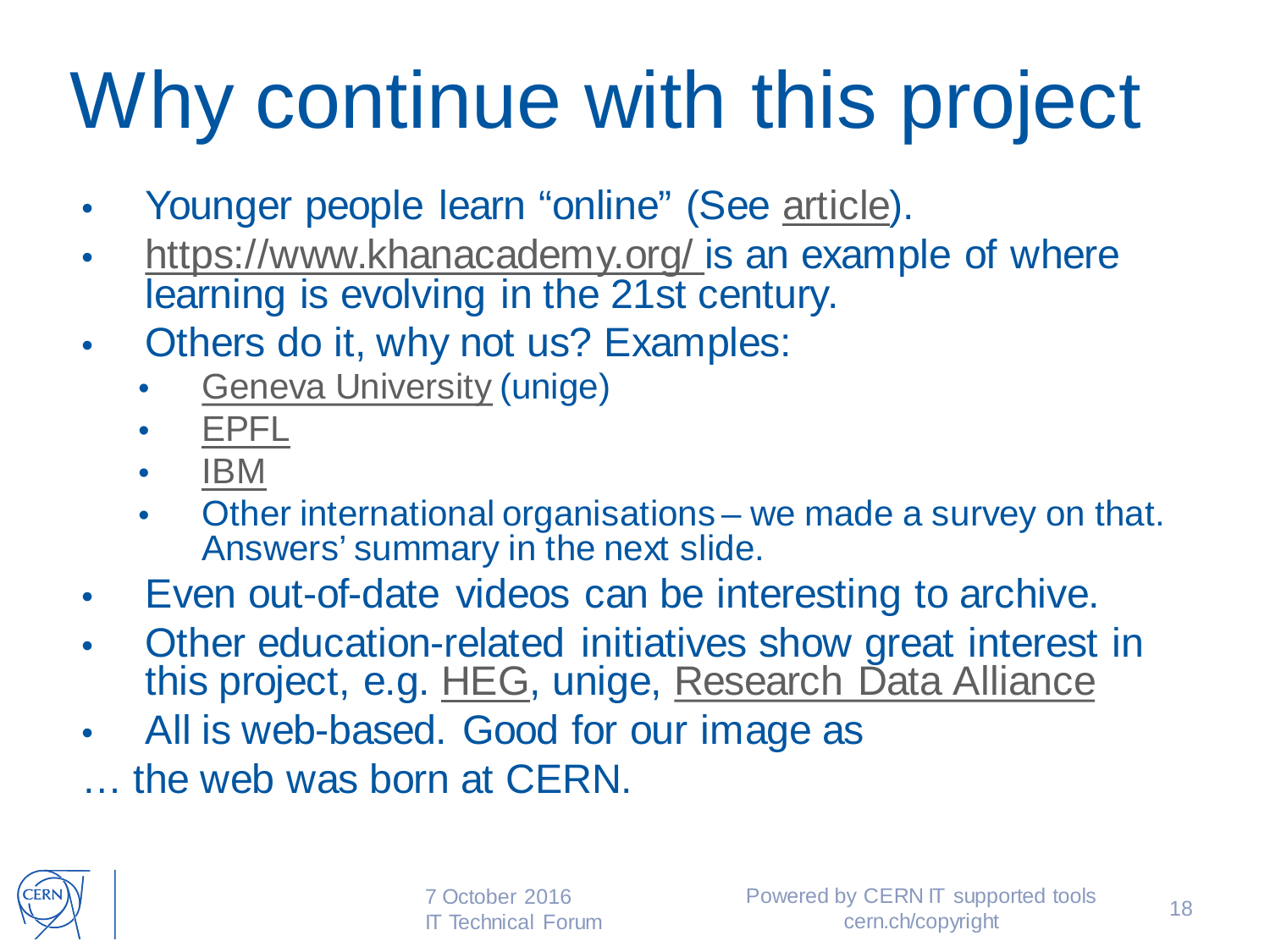### E-learning survey results

Extract from the July 2016 survey



7 October 2016 IT Technical Forum Powered by CERN IT supported tools cern.ch/copyright 19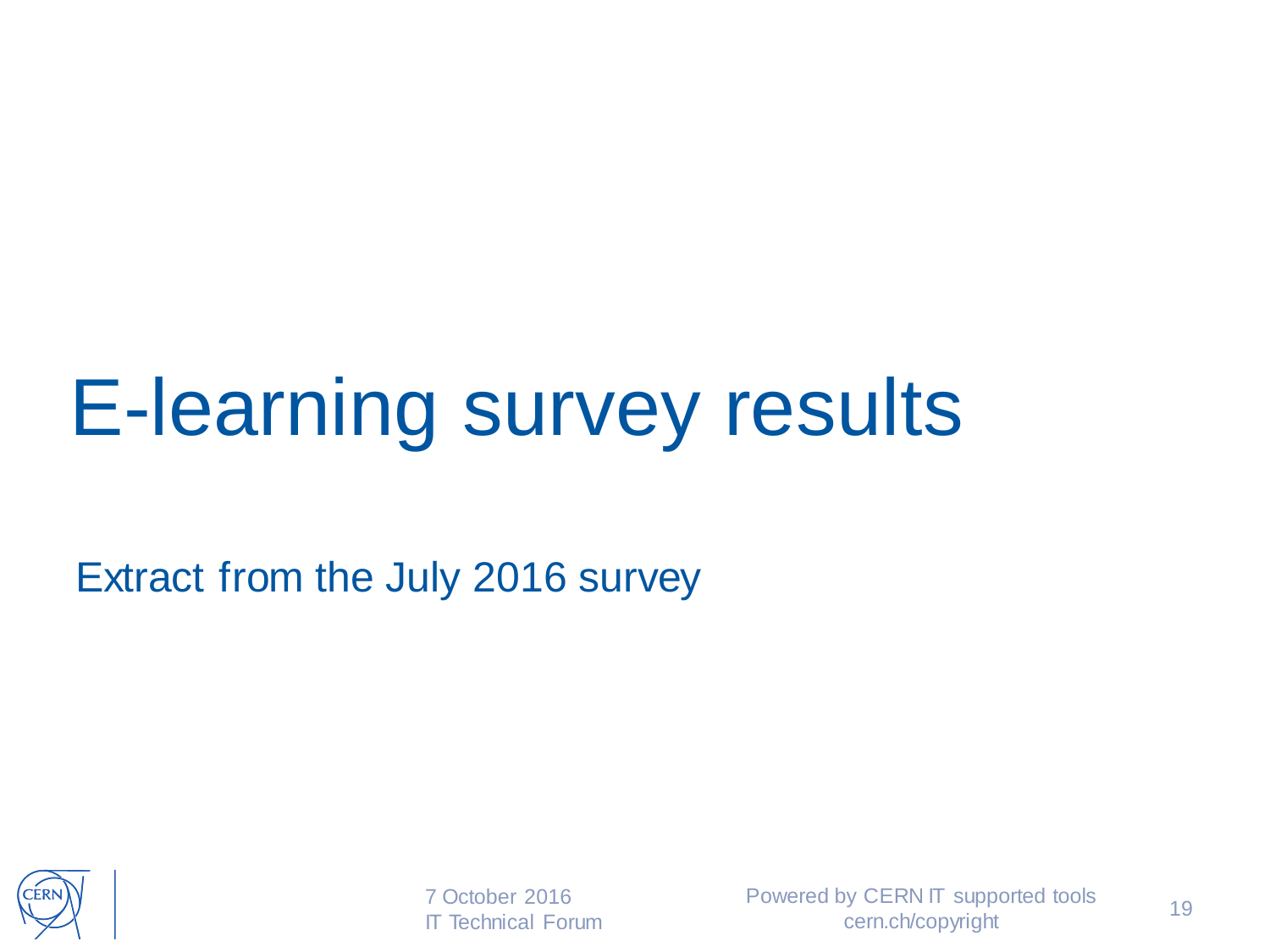| what\who                    | <b>WTO</b>                                                                 | <b>WHO</b>                                           | <b>EPFL</b>                                                  | <b>FNAL</b>                                                                      | <b>Barcelona</b><br><b>University</b>                     | <b>Lund</b><br><b>University</b>                                        |
|-----------------------------|----------------------------------------------------------------------------|------------------------------------------------------|--------------------------------------------------------------|----------------------------------------------------------------------------------|-----------------------------------------------------------|-------------------------------------------------------------------------|
| <b>Employe</b><br>es' total | 600                                                                        | 7500                                                 | 4000                                                         | 1700                                                                             | 7000                                                      | 7500                                                                    |
| <b>E-learning</b><br>team   | 6 part-time                                                                | 2 equiv. to 1<br><b>FTE</b>                          | 12 equiv.<br>to10FTEs                                        | 3 FTEs                                                                           | 4 FTEs                                                    | 5 FTEs                                                                  |
| <b>Responsible</b><br>dept. | <b>Training &amp;</b><br>techn.<br>assistance                              | HR                                                   | <b>IT services</b>                                           | <b>ESHQ</b><br>Env.<br><b>Safety</b><br><b>Health</b><br>Quality                 | Pedagogical<br>support unit                               | <b>Centre for</b><br><b>Educational</b><br>Dev.                         |
| E-learning<br>type          | -Tutorials<br>W/O<br>interaction<br>-Courses w.<br>interaction<br>-Blended | -Tutorials<br>W/O<br>interaction<br>-Blended         | -Tutorials w.<br>interaction<br>-MOOCs<br>-Blended           | -Tutorials<br>-Courses<br>both w.+w/o<br>inter.<br>-Blended                      | -Tutorials<br>-Courses<br>both w.+w/o<br>inter.<br>-MOOCs | -Tutorials<br>-Courses<br>both $w.+w/o$<br>inter.<br>-MOOCs<br>-Blended |
| Why?                        | To train gov.<br>officials on<br>org.<br>agreements                        | -Productivity<br>gain<br>Collaborator<br>s' autonomy | -Remote<br>collaborators<br>-enriched<br>doc.<br>-org. image | -Productivity<br>gain<br>Collaborator<br>s' autonomy<br>-specialized<br>subjects | <b>Collarorators</b><br>' autonomy                        | -Productivity<br>gain<br>-org. image                                    |
| <b>LMS</b>                  | Yes-not<br>disclosed                                                       | Yes-<br>Cornerstone<br><b>OnDemand</b>               | <b>Yes-Moodle</b>                                            | in house tool                                                                    | <b>Yes-Moodle</b>                                         | In-house<br>tool called<br><b>LUVIT</b>                                 |
| $\searrow$                  |                                                                            |                                                      | <b>II lechnical Forum</b>                                    |                                                                                  | cern.cn/copyright                                         |                                                                         |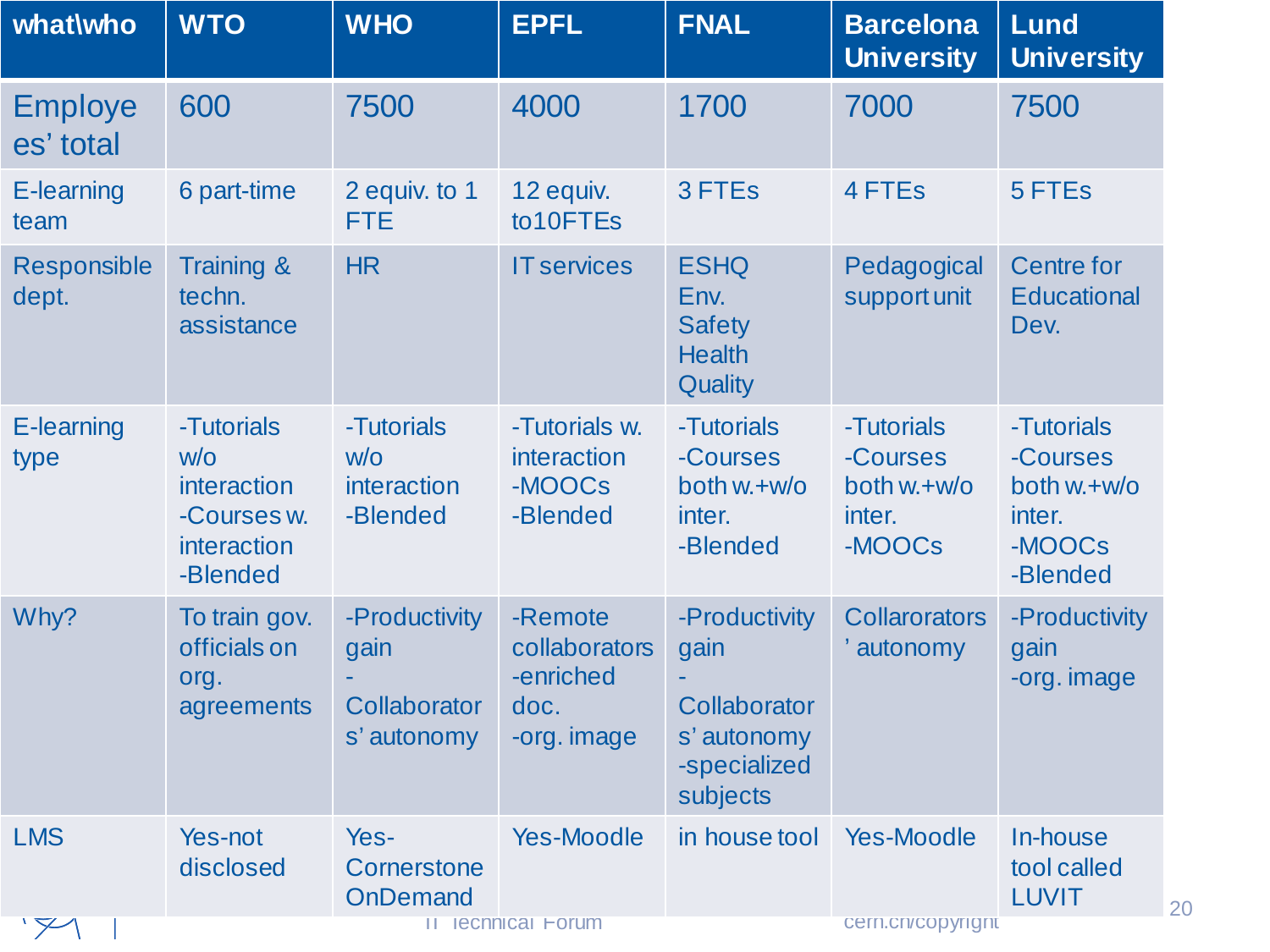#### One more Very Important Reason

Technical & scientific content in a <5' online tutorial has to be very *precise* in order to be complete, understandable and worth the preparation effort. The short video becomes a way to also **build collaborations** via comments and advice:

- Across IT teams: on how our tools are built/work.
- Physics–IT applications: on design & optimisation.
- Cross-experiment method sharing, e.g. on data handling, for mutual help and time saving.

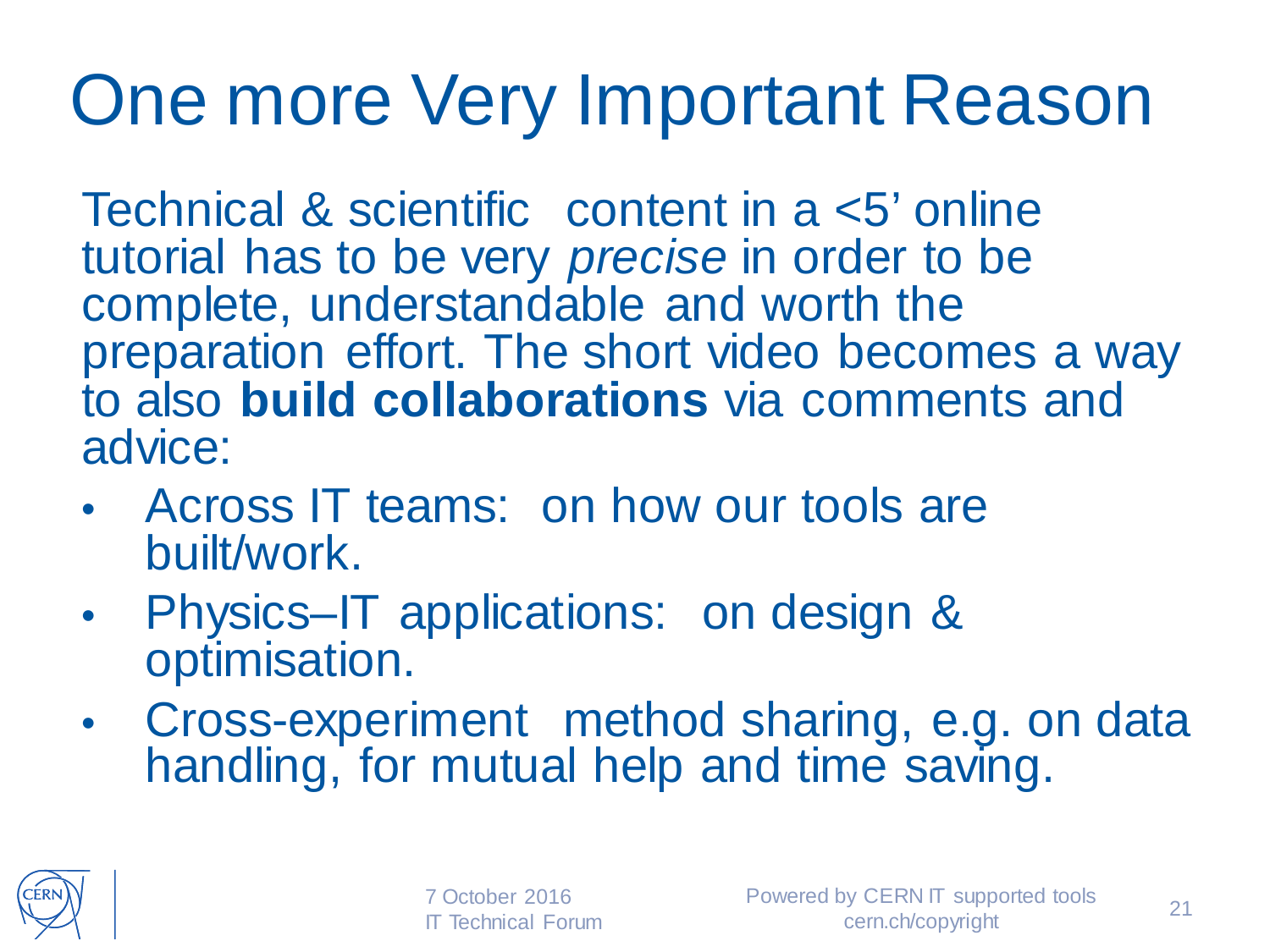## Created to organise the work

- [E-group](https://e-groups.cern.ch/e-groups/Egroup.do?egroupId=10194791) for internal discussions of the interest group.
- [Vidyo](https://vidyoportal.cern.ch/flex.html?roomdirect.html&key=3ERf9H8CfnBCOUj6BaXrE1euJE) portal for meetings and recording rehearsals.
- Dedicated [indico category](https://indico.cern.ch/category/7442/) for rehearsals and recording links.
- Dedicated [CDS category f](http://cds.cern.ch/collection/E-learning%20modules?ln=en)or final tutorial versions.
- Hashtag in social.cern.ch for announcements. Should we make a 'mattermost' in addition?
- CERN service account for storing scripts and documentation.
- Contact email for questions.
- CERN e-learning logo and standard tutorial cover slides.
- Video library [Edutech](https://twiki.cern.ch/Edutech) with the use cases with
- e-learning [twiki w](https://twiki.cern.ch/ELearning)ith all these links and more.

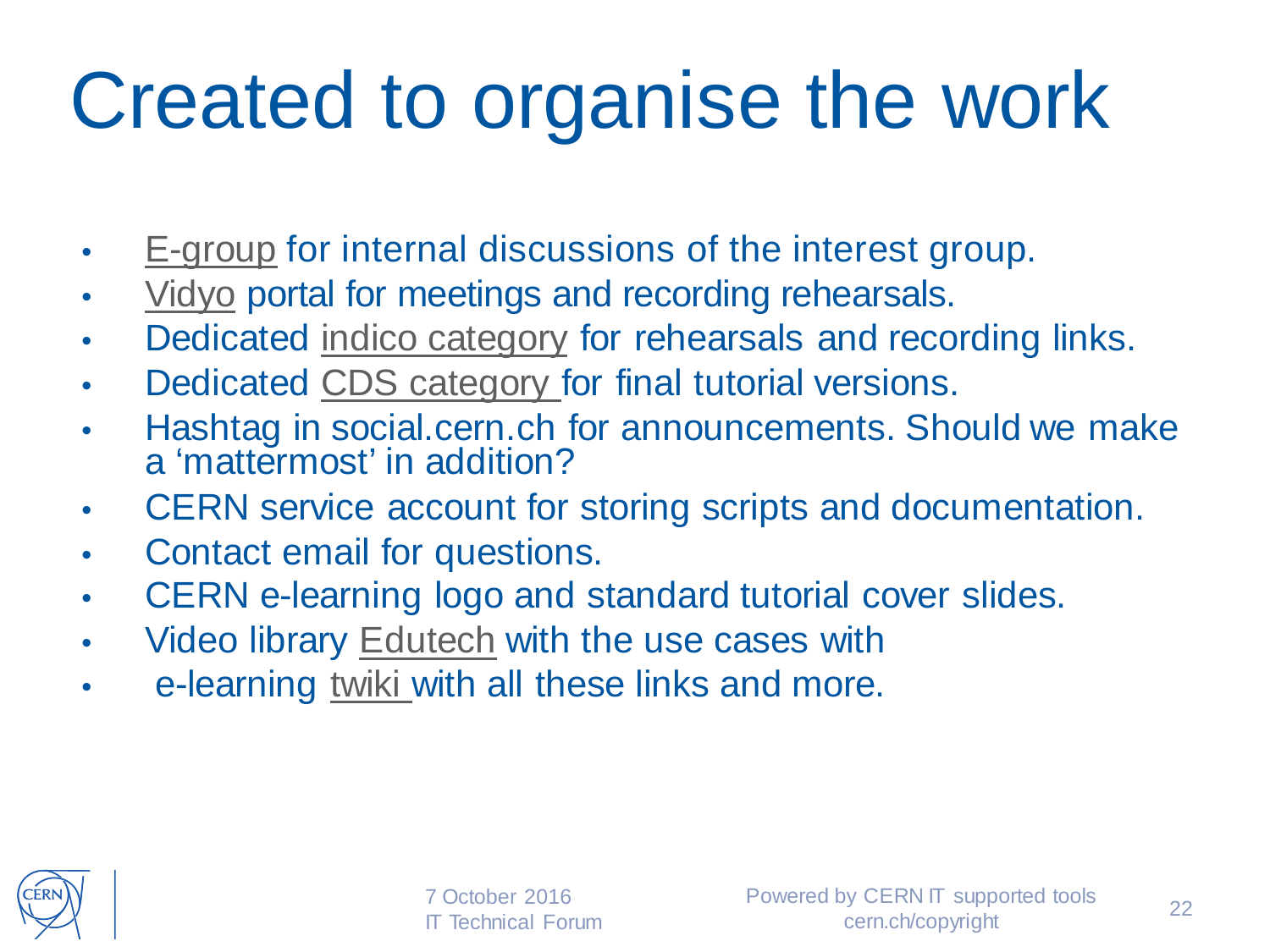## **Contributors**

- Alexandre Racine & Pedro de Freitas (students for terminal recording tools' evaluation, documentation and help with the rehearsals).
- Michal Kwiatek (IT DTO for use cases' submission & comments).
- Karolina Bożek (for lhcathome tutorials all platforms).
- Despina Hatzifotiadou (for the ALICE Master Classes' tutorials).
- Pete Jones (for the [Edutech twiki a](https://twiki.cern.ch/Edutech)nd advice in many rehearsals)
- Pedro Leitao (for ActivePresenter & the electronics' tutorials)
- Pedro Ferreira (for recommending asciinema)
- Marek Domaracky & the CERN audiovisual team (for expert support)
- Torre Wenaus& Simone Campana (for ATLAS and HEP S&C use cases)
- Claire Bourdarios (for lhcathome and outreach advice)
- Jacques Fichet (for artistic advice on videos that convey the message)
- Fabienne Marcastel (for [the e-learning logo\)](https://twiki.cern.ch/twiki/pub/ELearning/WebHome/CERNelearning-logo.png)

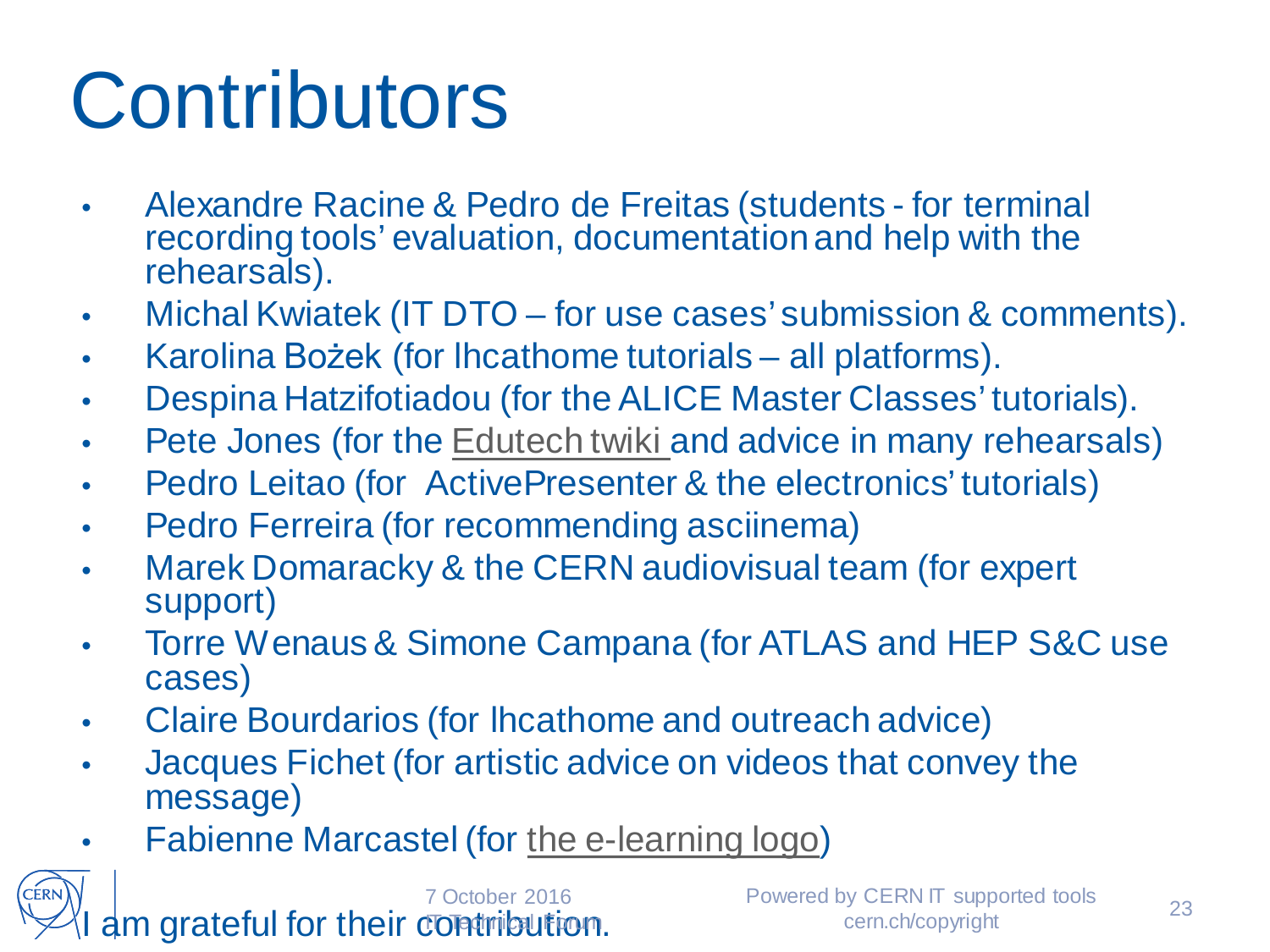### **Conclusion**

- In a few months of existence, this project investigated the, previously unused at CERN, area of self-service recording tools.
- It offered advice and technical options to content owners for their documentation and educational material promotion.
- It helped establishing contact amongst experts and across departments.
- What now:
	- Keep the momentum, continue recording, expand the number of use cases.
	- Publicise the tutorials, get viewers' feedback, learn and adjust for each next video made.

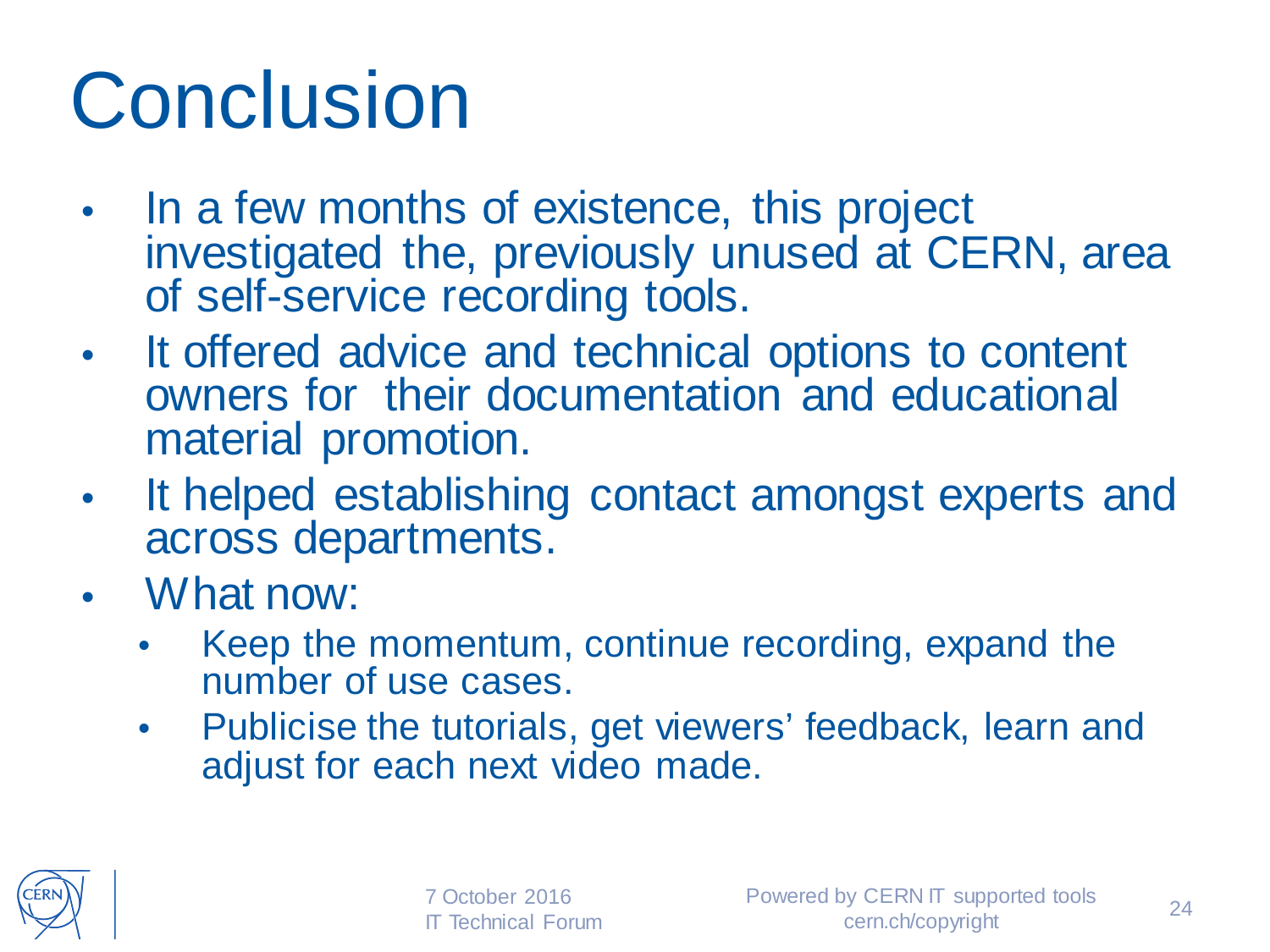#### Learning in a digital age ([photo credit\)](http://wiki.lib.sun.ac.za/images/f/f3/Teaching-in-a-digital-age.pdf)





7 October 2016 IT Technical Forum Powered by CERN IT supported tools cern.ch/copyright 25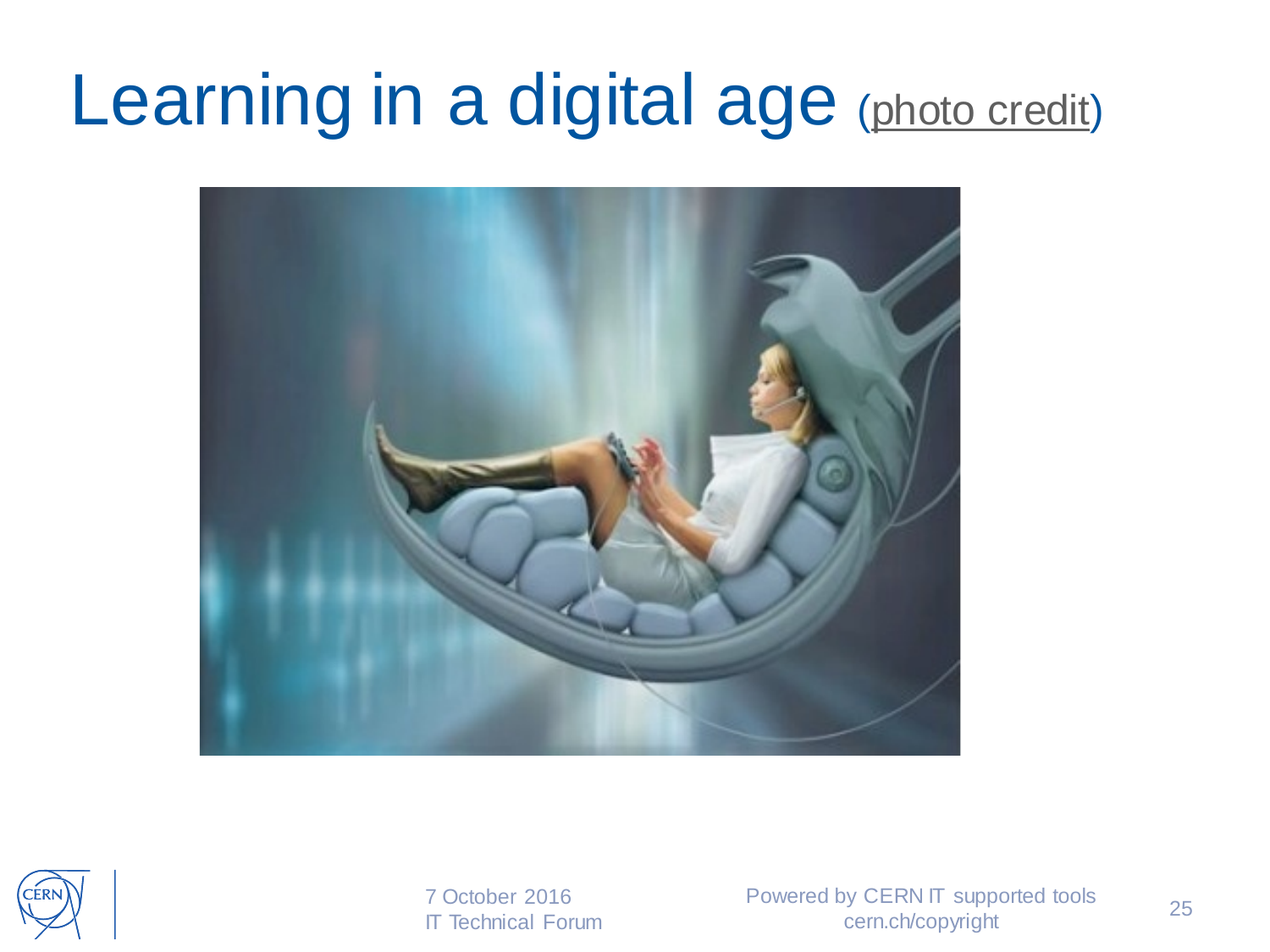#### Thank you for your attention!

7 October 2016 IT Technical Forum Powered by CERN IT supported tools<br>cern.ch/copyright